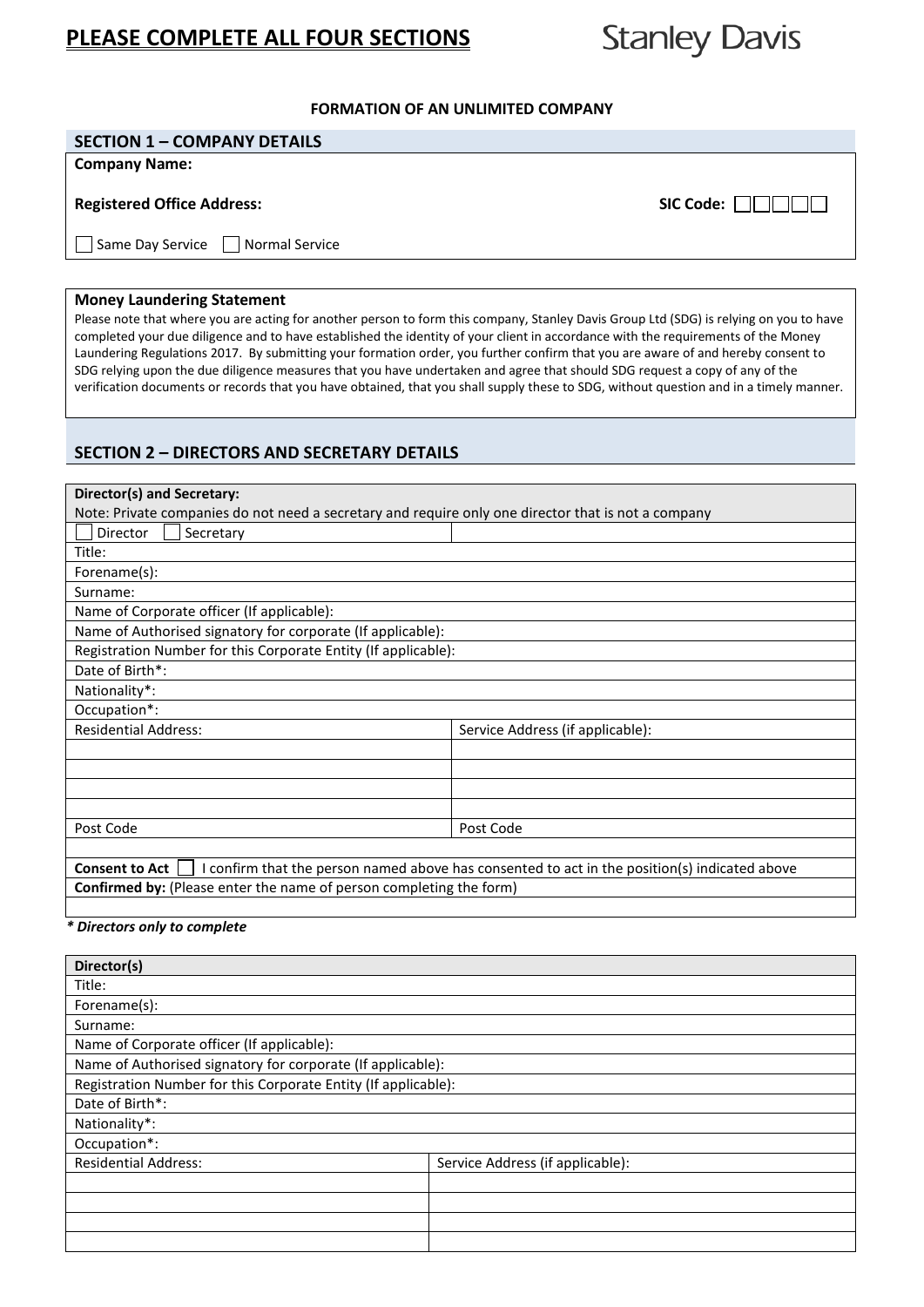Post Code

| <b>Consent to Act</b> $\Box$ I confirm that the person named above has consented to act in the position(s) indicated above |  |
|----------------------------------------------------------------------------------------------------------------------------|--|
| <b>Confirmed by:</b> (Please enter the name of person completing the form)                                                 |  |

# *\* Directors only to complete*

| <b>SECTION 3 - SHAREHOLDER DETAILS</b>                      |  |  |
|-------------------------------------------------------------|--|--|
| Shareholder(s):                                             |  |  |
| Title:                                                      |  |  |
| Forename(s):                                                |  |  |
| Surname:                                                    |  |  |
| Date of Birth:                                              |  |  |
| Nationality*:                                               |  |  |
| Name of Corporate officer (If applicable):                  |  |  |
| Name of Authorised signatory for corporate (If applicable): |  |  |
| No. of shares to be allotted:                               |  |  |
| Residential/Service Address:                                |  |  |
|                                                             |  |  |
|                                                             |  |  |
|                                                             |  |  |
|                                                             |  |  |
| Post Code                                                   |  |  |

| Shareholder(s):                                             |  |  |
|-------------------------------------------------------------|--|--|
| Title:                                                      |  |  |
| Forename(s):                                                |  |  |
| Surname:                                                    |  |  |
| Date of Birth:                                              |  |  |
| Nationality*:                                               |  |  |
| Name of Corporate officer (If applicable):                  |  |  |
| Name of Authorised signatory for corporate (If applicable): |  |  |
| No. of shares to be allotted:                               |  |  |
| <b>Residential/Service Address:</b>                         |  |  |
|                                                             |  |  |
|                                                             |  |  |
|                                                             |  |  |
|                                                             |  |  |
| Post Code                                                   |  |  |

| Shareholder(s):                                             |  |  |
|-------------------------------------------------------------|--|--|
| Title:                                                      |  |  |
| Forename(s):                                                |  |  |
| Surname:                                                    |  |  |
| Date of Birth:                                              |  |  |
| Nationality*:                                               |  |  |
| Name of Corporate officer (If applicable):                  |  |  |
| Name of Authorised signatory for corporate (If applicable): |  |  |
| No. of shares to be allotted:                               |  |  |
| <b>Residential/Service Address:</b>                         |  |  |
|                                                             |  |  |
|                                                             |  |  |
|                                                             |  |  |
|                                                             |  |  |
| Post Code                                                   |  |  |